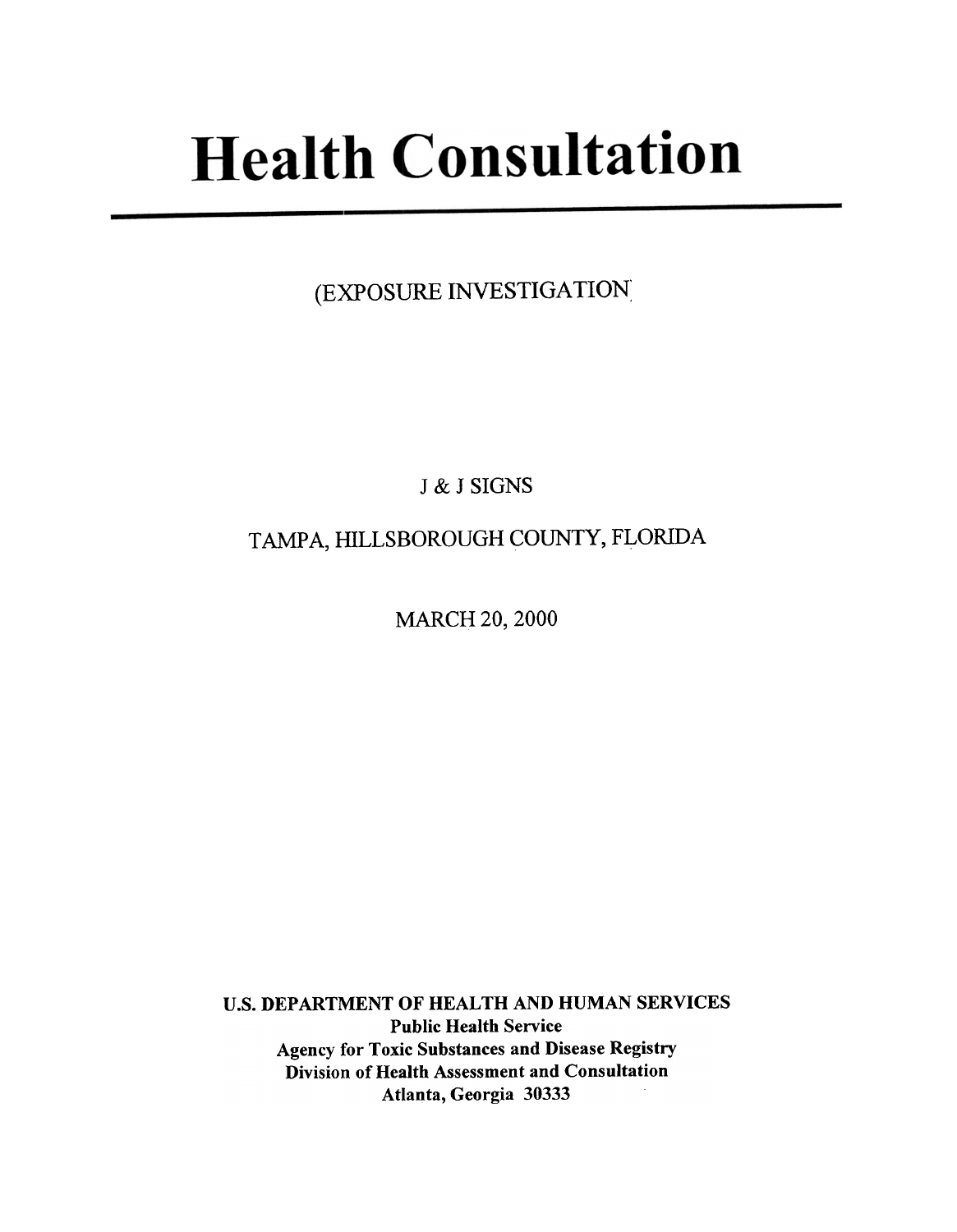#### Health Consultation: A Note of Explanation

An ATSDR health consultation is a verbal or written response from ATSDR to a specific request for information about health risks related to a specific site, a chemical release, or the presence of hazardous material. In order to prevent or mitigate exposures, a consultation may lead to specific actions, such as restricting use of or replacing water supplies; intensifying environmental sampling; restricting site access; or removing the contaminated material.

In addition, consultations may recommend additional public health actions, such as conducting health surveillance activities to evaluate exposure or trends in adverse health outcomes; conducting biological indicators of exposure studies to assess exposure; and providing health education for health care providers and community members. This concludes the health consultation process for this site, unless additional information is obtained by ATSDR which, in the Agency's opinion, indicates a need to revise or append the conclusions previously issved.

> You May Contact ATSDR TOLL FREE at 1-888-42ATSDR or Visit our Home Page at: http://atsdrl.atsdr.cdc.gov:8080/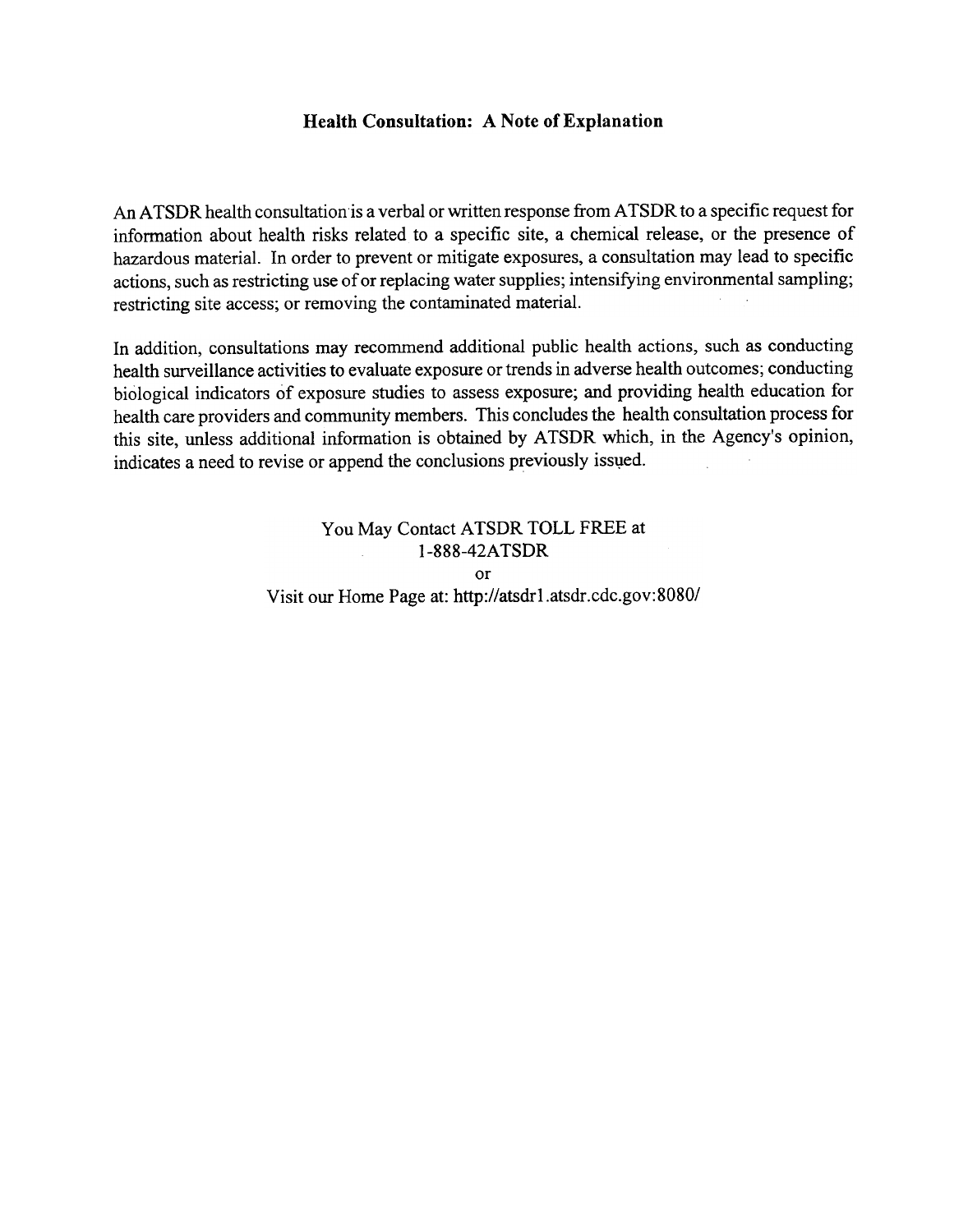# .HEALTH CONSULTATION (EXPOSURE INVESTIGATION)

#### J & J SIGNS

## TAMPA, HILLSBOROUGH COUNTY, TAMPA, FLORJDA

Prepared by:

Florida Department of Health Bureau of Environmental Toxicology Under a Cooperative Agreement with the Agency for Toxic Substances and Disease Registry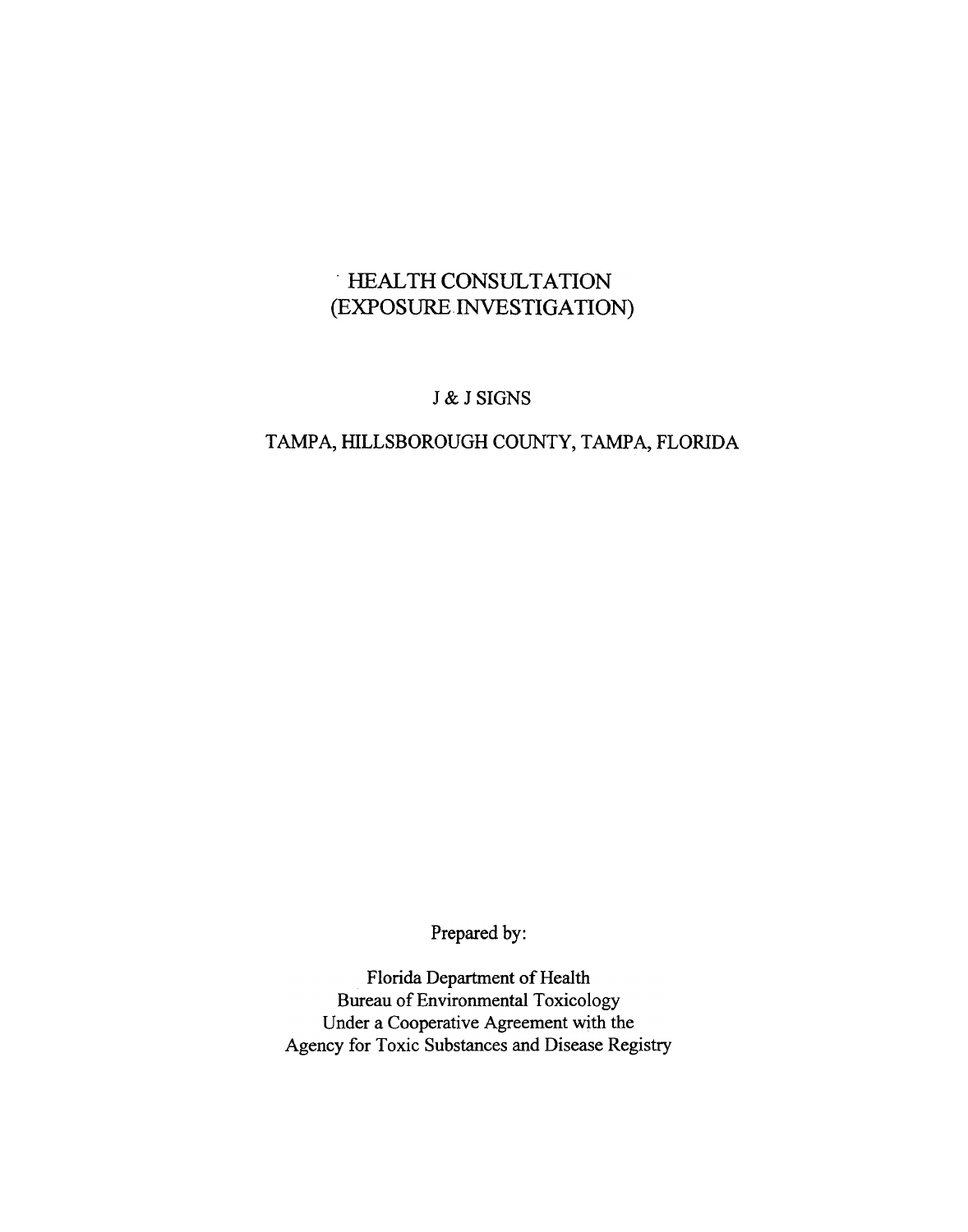#### **Objective**

The United States Environmental Protection Agency (EP A) asked the Florida Department of Health (FDOH) to evaluate exposure to metallic liquid mercury in individuals occupying the J & J Signs building, located at 9307 North 14<sup>th</sup> Street in Tampa, Florida, from January1999 to May 1999. The FDOH, in conjunction with the Hillsborough County Health Department (HCHD), conducted urine testing for mercury for one employee of J & J Signs. Urine mercury testing was also offered to employees who recently worked at the business and family who visited the site. Family members chose to have testing done through their personal physicians.

An exposure investigation will determine if there is an excess level of mercury in the urine of the J & J Signs employee. If so, we can refer him to his physician and educate him on the health effects of mercury. This individual is representative of the possible exposure to contamintation in the building. FDOH conducted this investigation to determine the extent of exposure to mercury in individuals associated with J & J Signs and to determine if a plan of action was needed for controlling the exposure. The results are applicable only to the participant of this investigation, not to the general population.

#### Rationale

Environmental mercury contamination poses a hazard to human health. Exposure to high levels of metallic mercury can permanently damage the brain, kidneys, and developing fetus. Effects on brain functioning may result in irritability, shyness, tremors, changes in vision or hearing and memory problems. Short-term exposure to high levels of metallic mercury vapors may also cause lung damage, nausea, vomiting, diarrhea, increases in blood pressure or heart rate, shin rashes, and eye irritation. FDOH proceeded with this investigation to identify if an individual has elevated blood mercury levels in his urine, so that appropriate corrective action could be taken, if warranted. A urine mercury measurement is reliable, simple, and provides rapid identification of individuals with elevated mercury levels. (1)

#### Background

The J & J Signs facility stopped producing signs in January 1999. Employees in the building were a receptionist, the co-owner (now deceased) and the owner. According to the owner, family members visited the site in the last few months and over the years for short periods of time only. A friend and former employee lived in the building from January 1999 to June 1999.

In April 1999, the Florida Department of Environmental Protection (FDEP) and EPA were informed of poor waste management practices at the J  $&$  J Signs facility. On April 23, 1999, an EPA Emergency Response On-Scene Coordinator visited the site and determined that mercury air concentrations were  $0.387$  mg/cubic meter in the work area and  $0.19$  mg/cubic meter in the downstairs area of the building. The building is not air conditioned. The Agency for Toxic Substances and Disease Registry (ATSDR) chronic inhalation minimal risk level (MRL) is 0.0002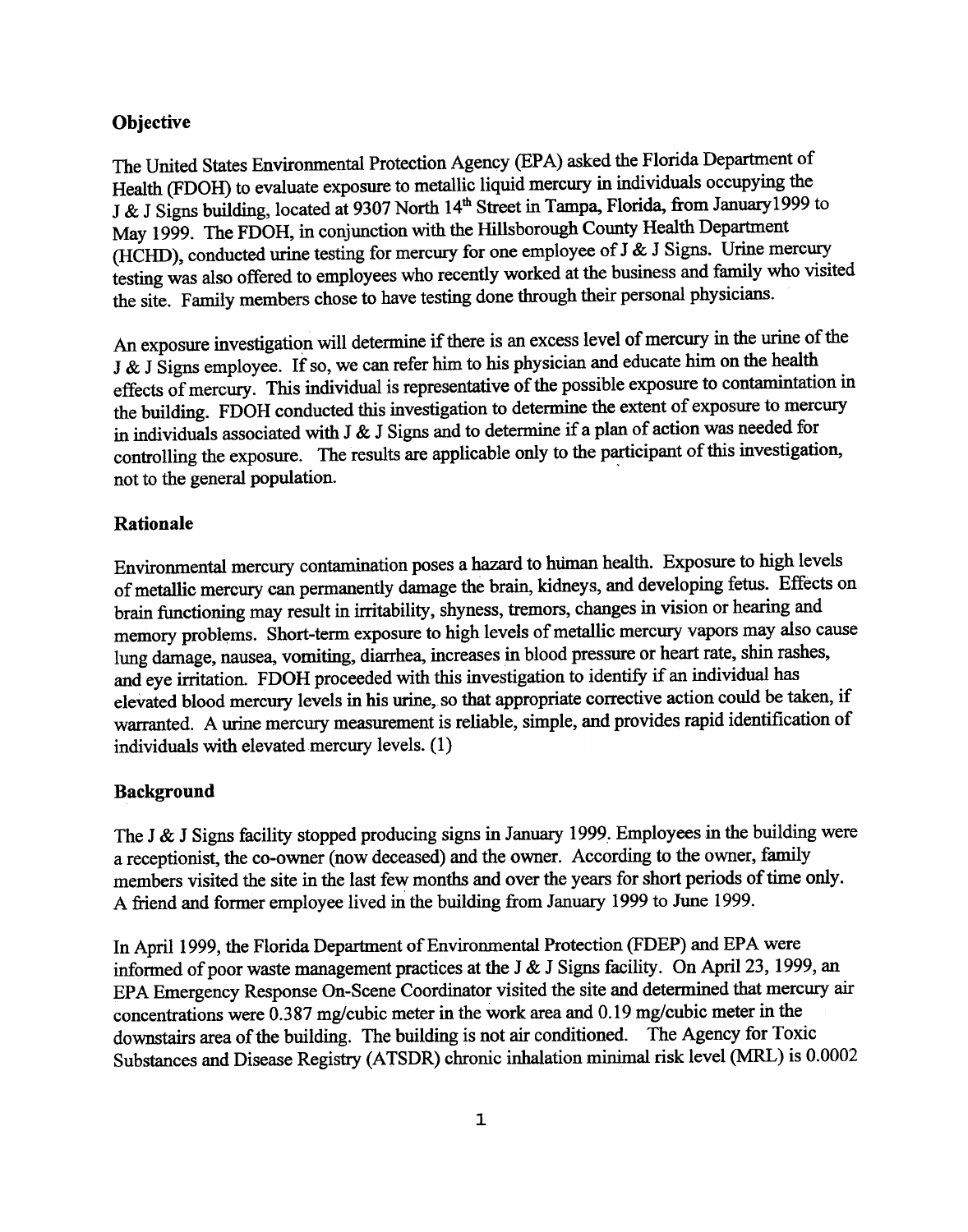mg/cu meter. A MRL for air concentrations is an estimate of daily exposure of a human being to a chemical that is likely to be without an appreciable risk of deleterious effects (noncarcinogenic) over a specified duration of exposure. MRLs are based on human and animal studies and are reported for acute (  $\leq$  14 days), intermediate (15-364 days), and chronic( $\geq$ 365 days) (1). MRLs are published in ATSDR Toxicological Profiles for specific chemicals. FDEP contacted EPA and EPA contacted FDOH regarding the mercury situation. The on-scene coordinator with EPA asked FDOH if they concurred that these levels were high enough to be a public health threat. The FDOH and ATSDR determined the mercury air concentrations in the building were a health threat. In April 1999, EP A also tested the soils outside the building, and conducted wipe and debris sampling inside the building. The estimated maximum daily dose for these samples is about 10 times less than ATSDR's chronic MRL. Therefore, no adverse health effects are likely from exposure to mercury in these media. Also during the April visit, the FDEP saw beads of liquid metallic mercury in areas on the floor in the upstairs work area. DoWnstairs, there is an eating area and drums with debris covered with a grey tinge. FDEP found the highest mercury vapor level reading was taken above a trash drum. The drum was filled with trash and debris that a J&J Sign employee had swept-up from the floor. The EPA informed the owner that occupying the building posed a human health risk and that the owner and security guard must vacate the building immediately. The owner refused to vacate the building. The EPA took necessary steps to have the owner leave so that EPA could decontaminate the building.

Therefore, since liquid mercury is present in the building, it could be a source of exposure to an individual by ingestion, dermal absorption, or inhalation of mercury-contaminated dust, liquid or vapors.

#### **Methods**

#### Individuals Tested

There are three individuals who have spent long periods of time in the J  $\&$  J Signs building from January to May 1999. One of these individuals participated in urine testing. We were unable to contact the other two individuals. Prior to testing, the participant signed an informed consent/assent form. Other family members of these individuals who have only visited the site for short periods visited their family doctors for testing.

#### Test Procedures

#### Biological Sampling

On June 2, 1999, the HCHD collected an early morning urine sample from the participant at the Sulfur Springs Health Clinic in Tampa, Florida. A trained senior nurse assisted with the paperwork, handling, storage and transport of the sample. Due to an insufficient amount of urine, the National Medical Services in Pennsylvania was unable to analyze the sample. On June 7, 1999, HCHD collected another urine sample from the owner. This time the National Medical Services analyzed the sample.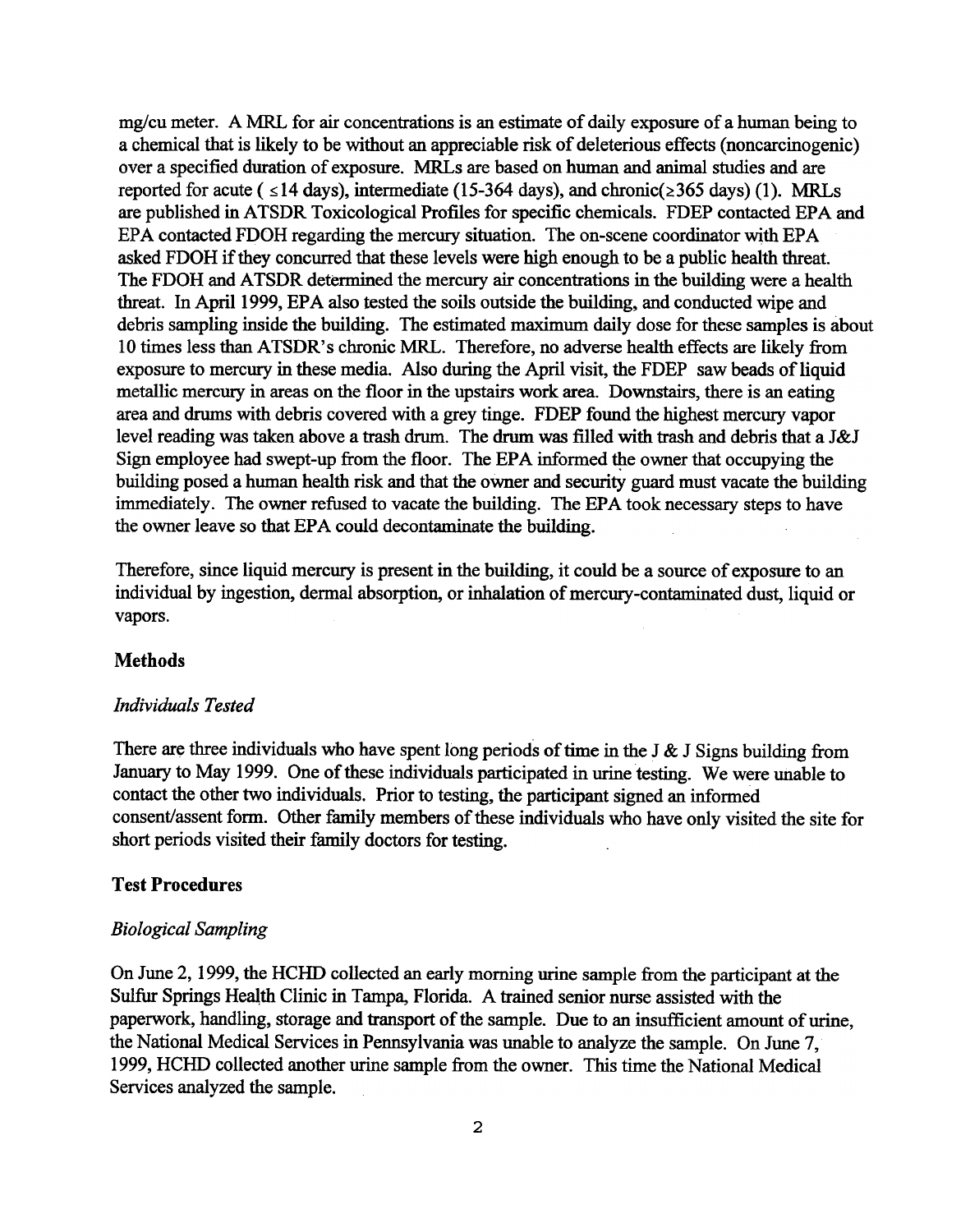#### Reporting Results

The FDOH interpreted the test results and provided them to the owner. FDOH also gave the participant mercury information from the ATSDR Toxicological Profiles, the ATSDR Case Studies in Environmental Medicine for Mercury and an A TSDR fact sheet on mercury.

#### Results

#### Biological Sampling

Mean total mercury urine levels for the general population are 4-5 micrograms per liter ( $\mu$ g/L). The participant's total mercury level was below detection limits. The participant's creatinine level was 371 mg/L. The normal range in adults is 300-3400 mg/L.

#### **Discussion**

#### Biological Sampling

The ATSbR Toxicological Profile for Mercury recommends that urine mercury levels in adults should not exceed 5  $\mu$ g/L (1). The participant's urine sample did not exceed this recommended guideline. Therefore, the participant in this investigation was not exposed to mercury at a level of health concern even though the participant worked directly with liquid metallic mercury and had dermal contact with it.

#### Child Health Initiative

ATSDR recognizes that infants and children may be more vulnerable to exposures than adults when faced with contamination of air, water, soil, or food [1]. This vulnerability is a result of the following factors:

Children are more likely to play outdoors and bring food into contaminated areas.

Children are shorter and their breathing zone is closer to the ground, resulting in a greater likelihood to breathe dust, soil, and heavy vapors.

Children are smaller and receive higher doses of chemical exposure per body weight.

Children's developing body systems are more vulnerable to toxic exposures, especially during critical growth stages in which permanent damage may be incurred.

Information concerning children's activities including assess to the J  $\&$  J building is limited. In addition, the building has been remediated resulting in removal of the source of contamination.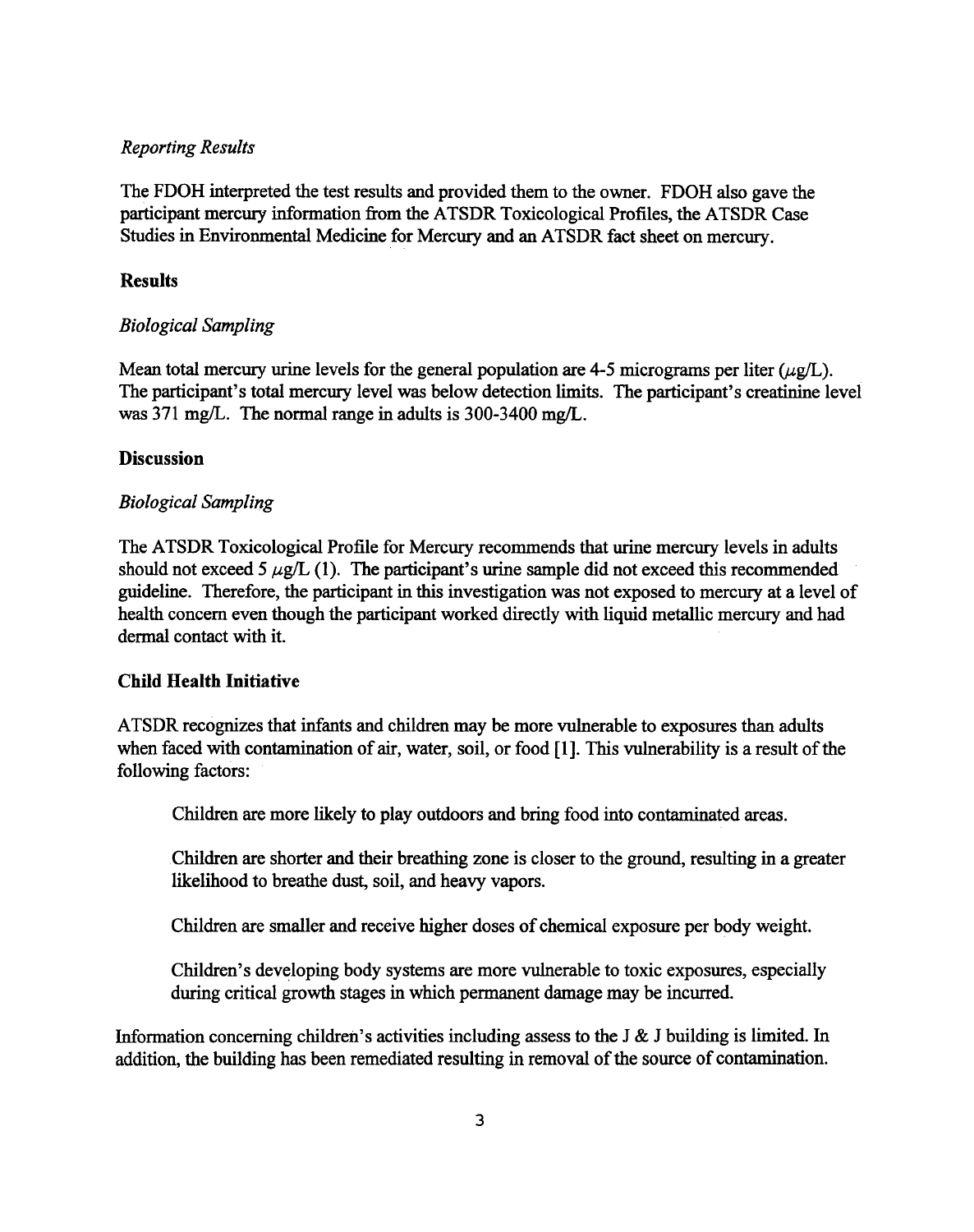#### **Conclusions**

This site presents a no apparent health hazard since the participant in this investigation did not have a urine mercury concentration that exceeded a level of health concern.

### Recommendations/Public Health Action Plan

- (1) EPA/FDP should continue air monitoring of mercury in the J & J Signs building as needed.
- (2) FDOH will continue to provide mercury information to the employees of J & J Signs as requested.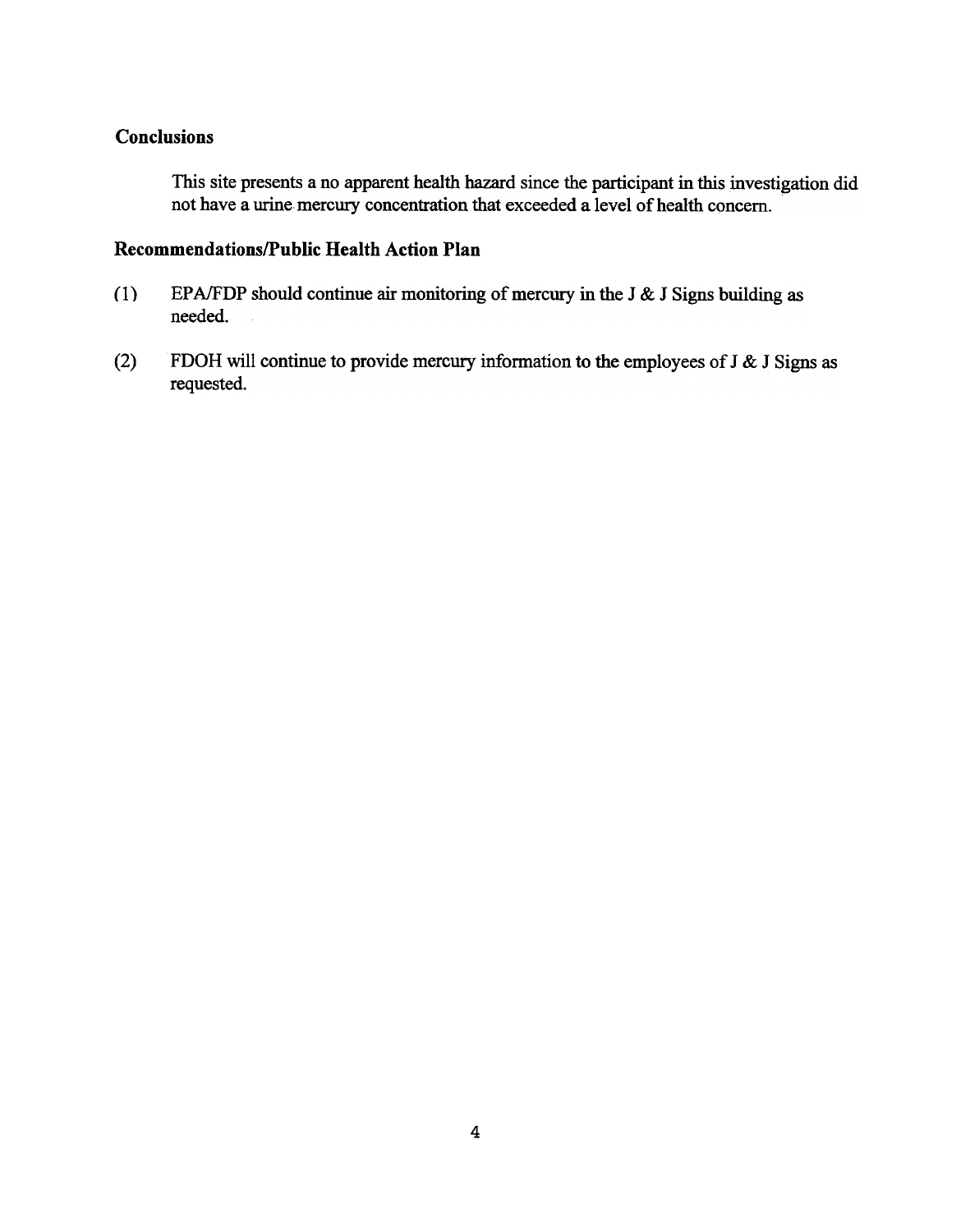## References

(1) Toxicological Profile for Mercury, Agency for Toxic Substances and Disease Registry; March, 1999.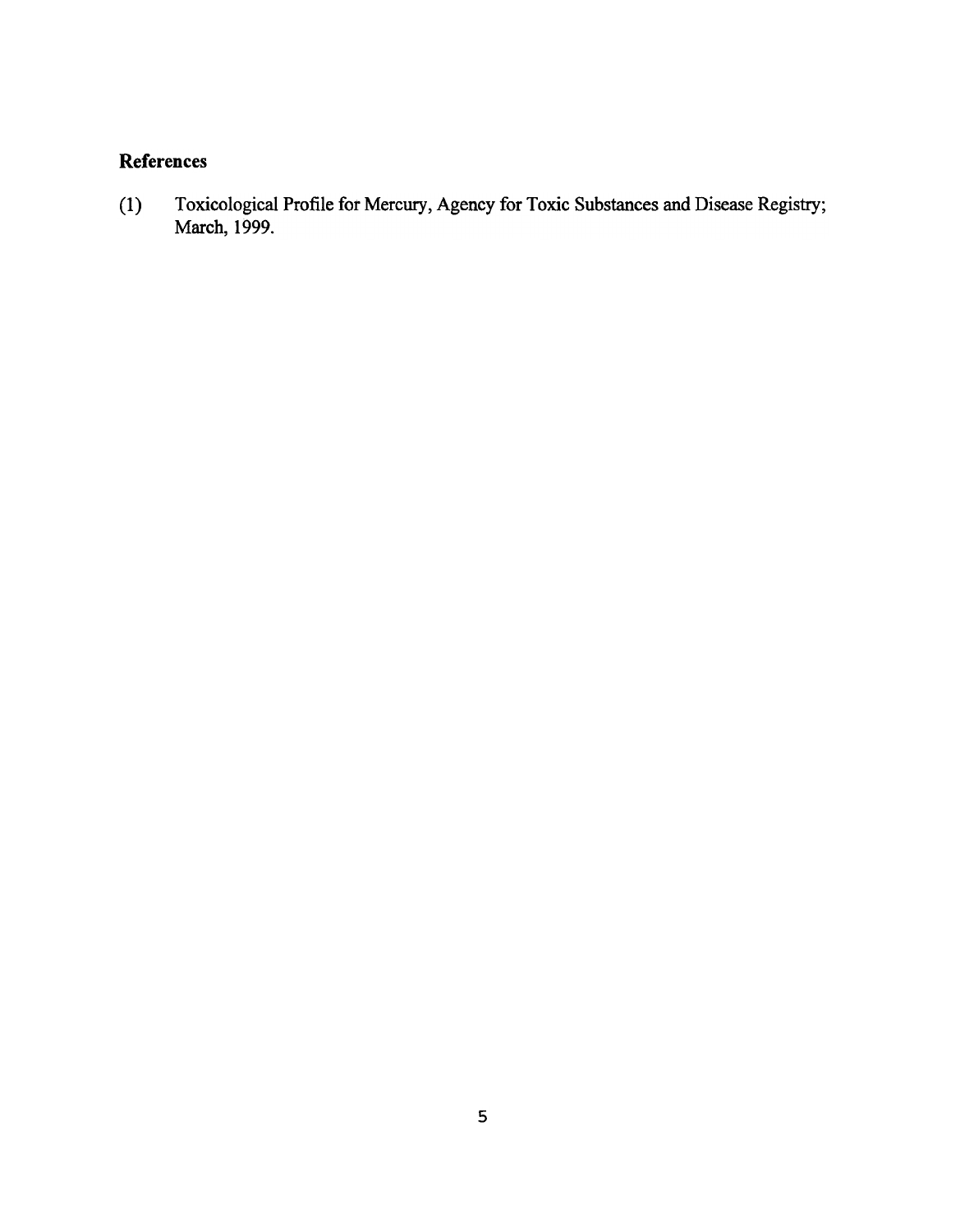#### Preparer of the Report

Susan Bland Exposure Investigation Coordinator Florida Department of Health Bureau of Environmental Toxicology

## ATSDR Technical Project Officer

Debra Gable Division of Health Assessment and Consultation Superfund Site Assessment Branch

# ATSDR Regional Representative

Robert Safar ATSDR/ORO